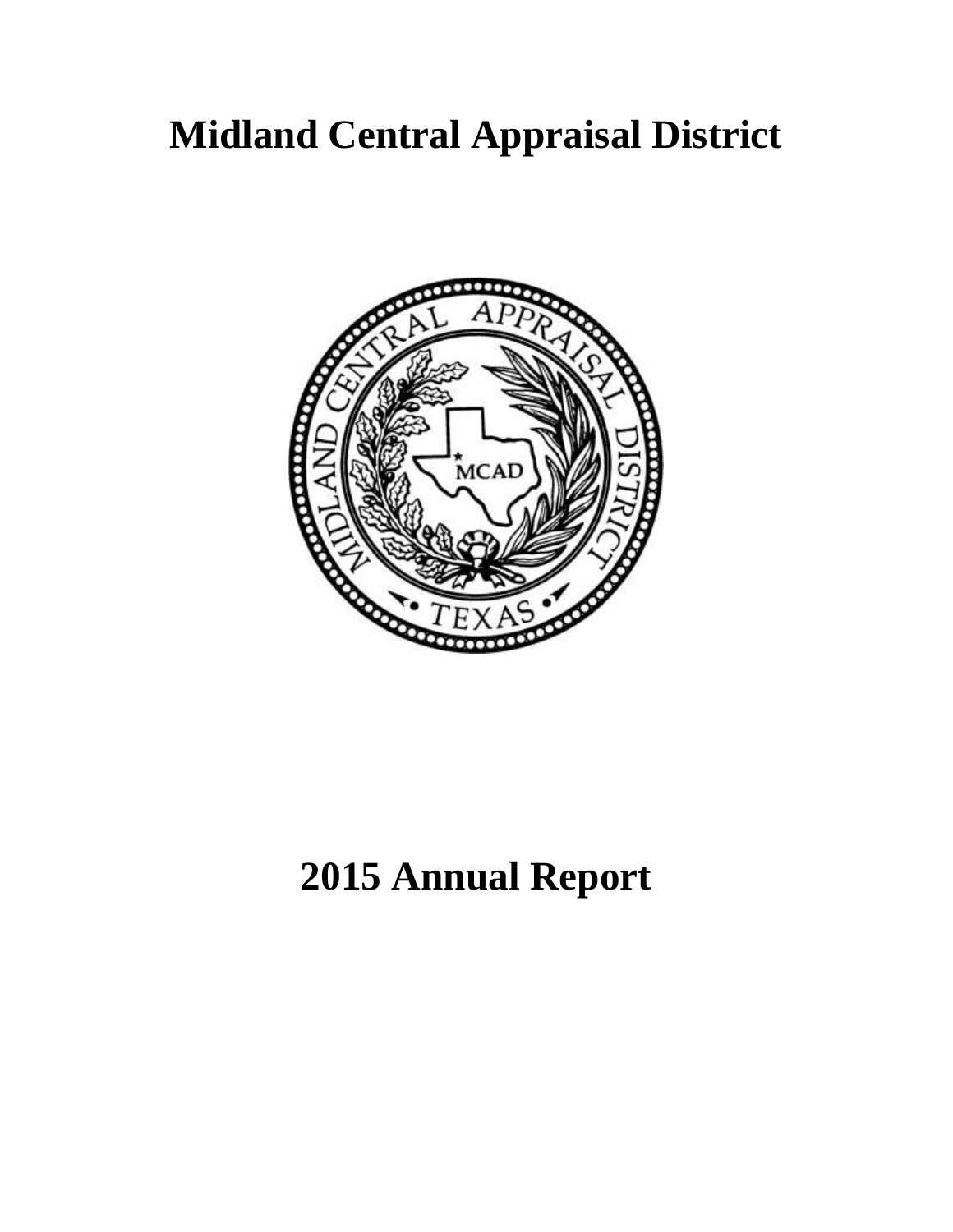## **Table of Contents**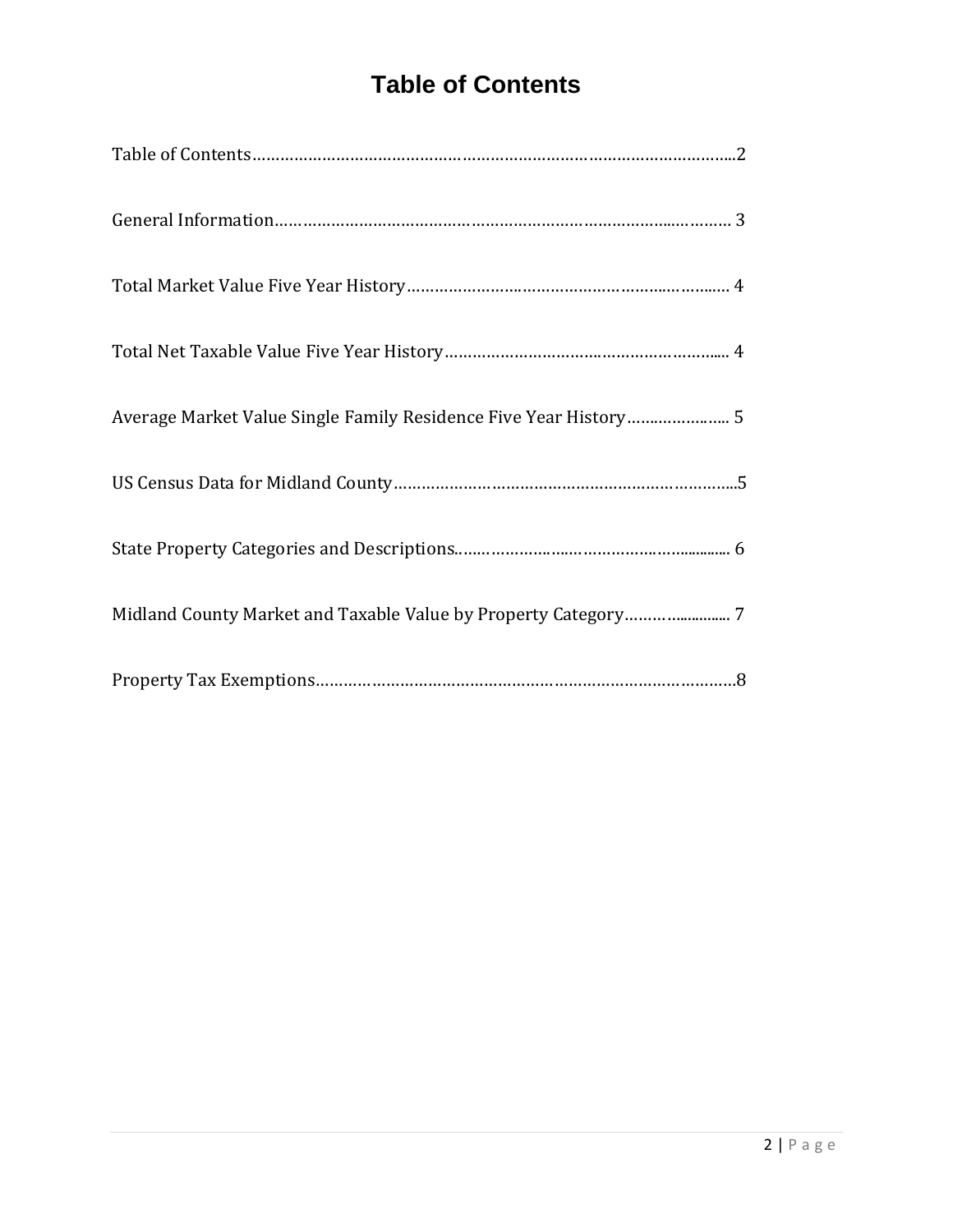The Property Tax Assistance Division of the Texas Comptroller's office requires all appraisal districts in Texas to publish an annual report.

This report provides property owners, taxing units, and other interested parties information about total market and taxable values, average market and taxable values of a residence, and exemptions at the time of certification of values to the taxing units.

Article 8 of The Texas Constitution defines five basic rules for property taxes:

- Property taxes must be equal and uniform
- Generally, property must be taxed at market value defined as "the price at which a property would transfer for cash or its equivalent under prevailing market conditions". There are limited exceptions to this rule, such as productivity value for agricultural land.
- Each property must have a single appraised value.
- All property is taxable unless federal or state law exempts it from taxation
- Property owners have the right to reasonable notice of increases in the appraised value of their property.

The Midland Central Appraisal District was created by the Texas Legislature in 1979. Senate Bill 621 required that an appraisal district be established in each county for the purpose of appraising property for ad valorem tax purposes. Appraisal districts are local government political subdivisions of the state responsible for appraising property with county boundaries. Prior to the creation of central appraisal districts, each taxing unit followed their own appraisal standards and practices. Values were inaccurate and inequitable. Property owners were required to visit multiple taxing units to resolve any disputes concerning property value. Appraisal districts are independent of the taxing units but are governed by a board elected by the taxing units elected officials.

By law, an appraisal district is to be managed by a professional staff with training and education prescribed by the State of Texas. Appraisers are registered with the Texas Department of Licensing and Registration and must complete courses and exams to become a Registered Professional Appraiser.

Appraisal practices are governed by the Texas Property Tax Code and rules established by the Texas Comptroller of Public Accounts. The Property Tax Assistance Division conducts a property value study and a Methods and Assistance Program review in alternating years. Results of both reviews are available on the Comptroller's website.

If you have questions about information contained in this report, contact Jerry Bundick – Chief Appraiser/Administrator. Email jbundick@midcad.org. Phone (432)699-4991.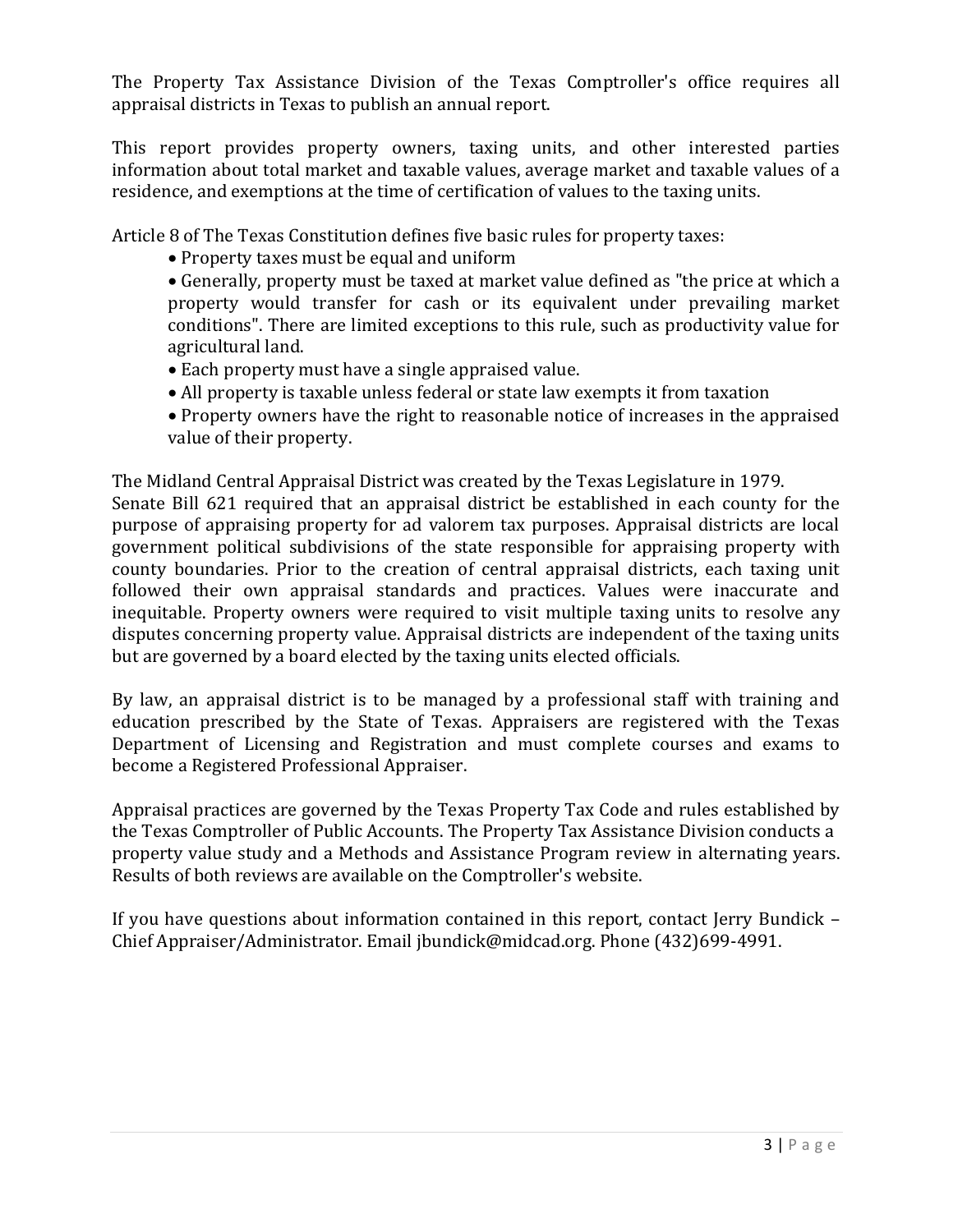#### **Certified Market Values**

|                          | 2011             | 2012             | 2013             | 2014             | 2015             |
|--------------------------|------------------|------------------|------------------|------------------|------------------|
| Midland I.S.D.           | \$13,392,178,730 | \$16,560,424,641 | \$18,998,198,270 | \$21,632,033,334 | \$22,806,350,731 |
| Greenwood<br>I.S.D.      | \$877,673,470    | \$1,106,510,240  | \$1,268,031,720  | \$1,465,915,000  | \$1,592,264,280  |
| City of Midland          | \$7,698,576,060  | \$8,322,097,970  | \$9,502,225,335  | \$11,060,942,555 | \$12,369,238,380 |
| *City of Odessa          | \$250,920,870    | \$302,362,440    | \$424,619,940    | \$566,937,640    | \$675,224,690    |
| Midland County           | \$14,270,582,040 | \$17,675,998,311 | \$20,281,577,189 | \$23,143,624,325 | \$24,401,513.731 |
| Midland C.U.D.           | NA               | ΝA               | \$1,466,472,882  | \$1,719,590,666  | \$2,157,776,652  |
| Midland College          | \$13,392,178,730 | \$16,560,424,641 | \$18,998,198,190 | \$21,632,033,264 | \$22,806,350,681 |
| <b>Hospital District</b> | \$14,268,610,370 | \$17,673,985,441 | \$20,279,465,489 | \$23,141,067,895 | \$24,398,615,041 |

#### **Net Taxable Value**

|                          | 2011             | 2012             | 2013             | 2014             | 2015             |
|--------------------------|------------------|------------------|------------------|------------------|------------------|
| Midland I.S.D.           | \$11,636,202,684 | \$14,782,675,318 | \$16,977,225,006 | \$19,394,176,377 | \$20,082,930,553 |
| Greenwood<br>I.S.D.      | \$784,401,287    | \$1,007,023,999  | \$1,109,750,990  | \$1,297,865,002  | \$1,396,169,388  |
| City of Midland          | \$7,094,923,407  | \$7,721,327,252  | \$8,837,556,221  | \$10,243,855,831 | \$11,528,849,228 |
| *City of Odessa          | \$210,558,842    | \$261,073,119    | \$375,322,392    | \$505,631,596    | \$619,309,132    |
| Midland County           | \$13,211,554,057 | \$16,262,336,431 | \$18,581,217,096 | \$21,235,583,812 | \$22,261,211,992 |
| Midland C.U.D.           |                  |                  | \$1,383,076,652  | \$1,632,792,214  | \$2,028,787,792  |
| Midland College          | \$12,498,110,209 | \$15,657,642,819 | \$17,876,798,503 | \$20,323,913,898 | \$21,355,952,264 |
| <b>Hospital District</b> | \$13,240,067,802 | \$16,623,210,414 | \$18,942,741,818 | \$21,605,033,458 | \$22,709,676,461 |

**\****Portion inside Midland County only* As of certification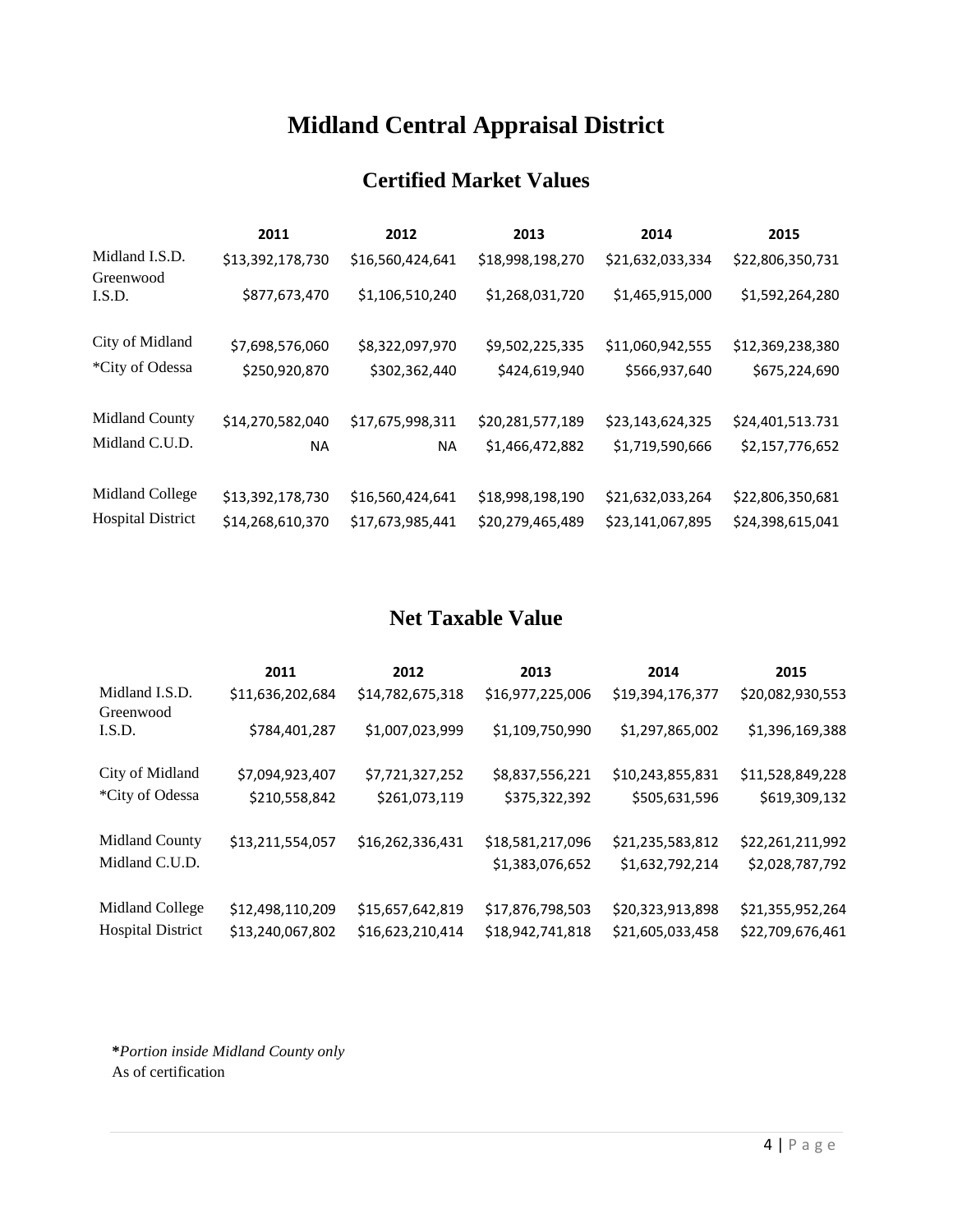## **Midland Central Appraisal District Average Market Value – Single Family Residence**

|                          | 2011      | 2012      | 2013      | 2014      | 2015      |
|--------------------------|-----------|-----------|-----------|-----------|-----------|
| Midland I.S.D.           | \$150,544 | \$159,126 | \$175,276 | \$196,780 | \$210,732 |
| Greenwood I.S.D.         | \$176,856 | \$187,187 | \$225,126 | \$250,100 | \$267,347 |
| City of Midland          | \$149,199 | \$157,557 | \$172,652 | \$194,415 | \$206,892 |
| *City of Odessa          | \$322,594 | \$329,587 | \$352,198 | \$380,362 | \$393,239 |
| <b>Midland County</b>    | \$151,442 | \$160,106 | \$177,095 | \$198,866 | \$212,999 |
| Midland C.U.D.           |           |           | \$183,010 | \$200,926 | \$229,111 |
| Midland College          | \$150,544 | \$159,126 | \$175,276 | \$196,780 | \$210,732 |
| <b>Hospital District</b> | \$151,442 | \$160,106 | \$177,095 | \$198,866 | \$212,999 |

Category A1 divided by number in category. As of certification

#### **US Census Data – Midland County**

| Population, 2014 estimate                                  | 155,830 |
|------------------------------------------------------------|---------|
| Population, 2013 estimate                                  | 151,949 |
| Population, 2010 (April 1) estimates base                  | 136,875 |
| Population, percent change - April 1, 2010 to July 1, 2014 | 13.8%   |
| Population, percent change - April 1, 2010 to July 1, 2013 | 11.0%   |
| Population, 2010                                           | 136,872 |
|                                                            |         |
| Persons under 5 years, percent, 2013                       | 8.3%    |
| Persons under 18 years, percent, 2013                      | 27.5%   |
| Persons 65 years and over, percent, 2013                   | 10.3%   |
|                                                            |         |
| Housing units, 2013                                        | 56,046  |
| Homeownership rate, 2009-2013                              | 0.677   |
| Housing units in multi-unit structures, percent, 2009-2013 | 0.231   |
| Median value of owner-occupied housing units, 2009-2013    | 148,600 |
|                                                            |         |
| Land area in square miles, 2010                            | 900.3   |
| Persons per square mile, 2010                              | 152     |
| <b>FIPS Code</b>                                           | 329     |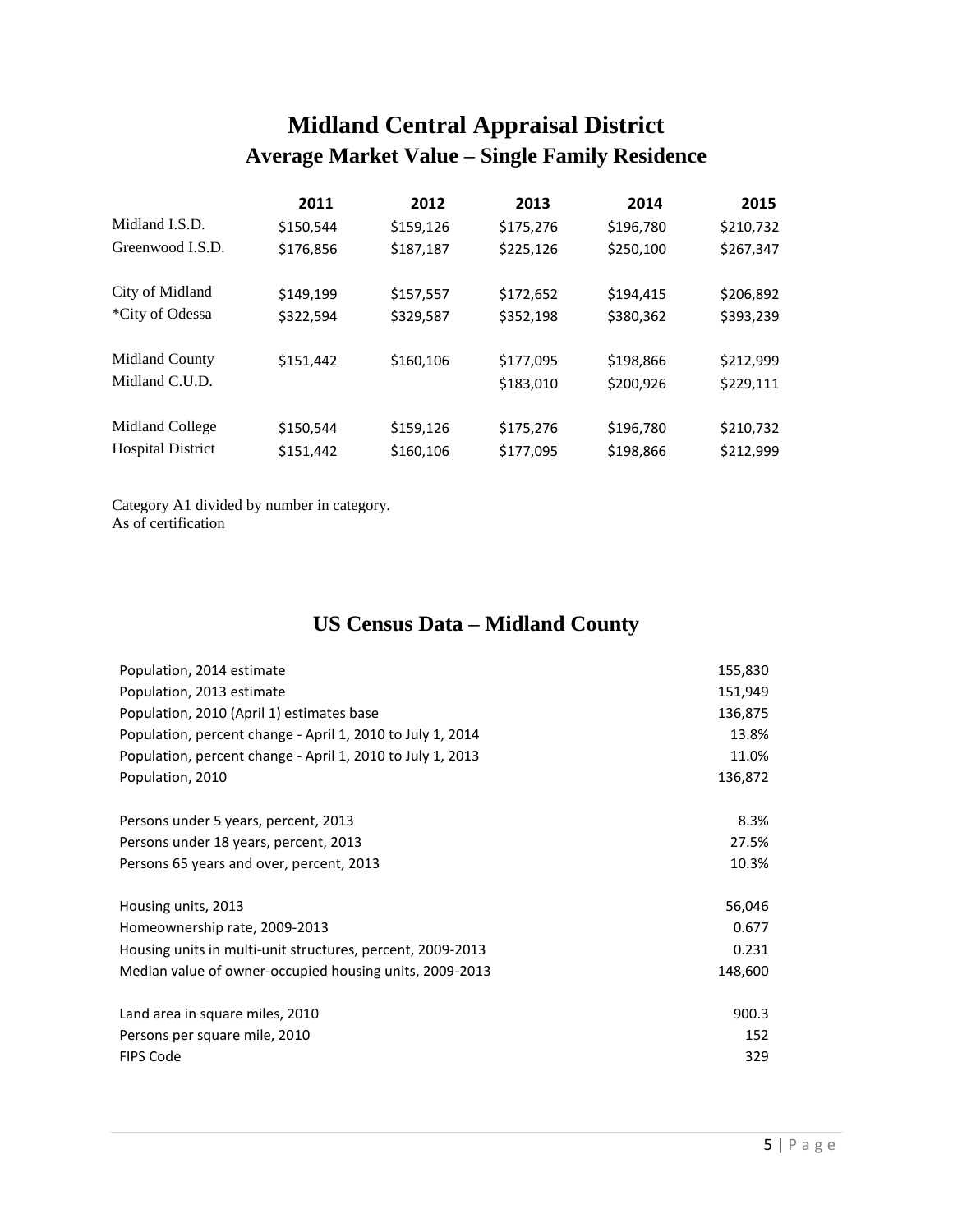#### **State Property Classification Guide**

| Code           | <b>Category Name</b>                                                                                  | Description                                                                                                                                                                                                                                                                                                                                                                                                                                |
|----------------|-------------------------------------------------------------------------------------------------------|--------------------------------------------------------------------------------------------------------------------------------------------------------------------------------------------------------------------------------------------------------------------------------------------------------------------------------------------------------------------------------------------------------------------------------------------|
| $\mathbf{A}$   | Real Property: Single-family<br>Residential                                                           | Houses, condominiums and mobile homes located on land owned by the<br>occupant.                                                                                                                                                                                                                                                                                                                                                            |
| B              | Real Property: Multi-family<br>Residential                                                            | Residential structures containing two or more dwelling units belonging to one<br>owner. Includes apartments but not motels or hotels.                                                                                                                                                                                                                                                                                                      |
| C1             | Real Property: Vacant Lots and<br>Tracts                                                              | Unimproved land parcels usually located within or adjacent to cities with no<br>minimum or maximum size requirement.                                                                                                                                                                                                                                                                                                                       |
| C <sub>2</sub> | Tracts                                                                                                | Real Property: Colonia Lots and Land Properties that may not be sold pursuant to Chapter 232 of the Texas Local<br>Government Code.                                                                                                                                                                                                                                                                                                        |
| D1             | Real Property: Qualified Open-space<br>Land                                                           | All acreage qualified for productivity valuation under Texas Constitution, Article<br>VIII, 1-d or 1-d-1, and Tax Code Chapter 23, Subchapters C,D,E, and H.                                                                                                                                                                                                                                                                               |
| D <sub>2</sub> | Real Property: Farm and Ranch<br>Improvements on Qualified Open-<br>space Land                        | Improvements, other than residences, associated with land reported as Category<br>D1 property.                                                                                                                                                                                                                                                                                                                                             |
| E              | Real Property: Rural Land, not<br>Qualified for Open-space Appraisal,<br>and Residential Improvements | Rural land not qualified for productivity valuation and the improvements,<br>including residential, on that land.                                                                                                                                                                                                                                                                                                                          |
| F1             | Real Property: Commercial                                                                             | Land and improvements devoted to sales, entertainment or services to the<br>public. Does not include utility property, which is included in Category J.                                                                                                                                                                                                                                                                                    |
| F2             | Real Property: Industrial                                                                             | Land and improvements devoted to the development, manufacturing,<br>fabrication, processing or storage of a product, except for utility property<br>included in Category I.                                                                                                                                                                                                                                                                |
| G              | Oil, Gas and Other Minerals                                                                           | Producing and non-producing wells, all other minerals and mineral interests and<br>equipment used to bring the oil and gas to the surface, not including surface<br>rights.                                                                                                                                                                                                                                                                |
| H1             | Tangible Personal Property:<br>Personal Vehicles, Not Used for<br><b>Business Purposes</b>            | Automobiles, motorcycles and light trucks not used for the production of income<br>and subject to taxation under Tax Code Section 11.14.                                                                                                                                                                                                                                                                                                   |
| H <sub>2</sub> |                                                                                                       | Tangible Personal Property: Goods in Personal property stored under a contract of bailment by a public warehouse<br>operator and identified according to the provisions of Tax Code Section 11.253                                                                                                                                                                                                                                         |
| J              | Real and Personal Property: Utilities                                                                 | All real and tangible personal property of railroads, pipelines, electric<br>companies, gas companies, telephone companies, water systems, cable TV<br>companies and other utility companies.                                                                                                                                                                                                                                              |
| LI             | Personal Property: Commercial                                                                         | All tangible personal property used by a commercial business to produce<br>income, including fixtures, equipment and inventory.                                                                                                                                                                                                                                                                                                            |
| L2             | Personal Property: Industrial                                                                         | All tangible personal property used by an industrial business to produce income,<br>including fixtures, equipment and inventory.                                                                                                                                                                                                                                                                                                           |
| M              |                                                                                                       | Mobile Homes and Other Tangible Per Taxable personal property not included in other categories, such as mobile<br>homes on land owned by someone else. It also may include privately owned<br>aircraft, boats, travel trailers, motor homes and mobile homes on rented or<br>leased land.                                                                                                                                                  |
| N              | <b>Intangible Personal Property</b>                                                                   | All taxable intangible property not otherwise classified.                                                                                                                                                                                                                                                                                                                                                                                  |
| 0              | Real Property: Residential Inventory                                                                  | Residential real property inventory held for sale and appraised as provided by<br>Tax Code Section 23.12.                                                                                                                                                                                                                                                                                                                                  |
| s              | Special Inventory                                                                                     | Certain property inventories of businesses that provide items for sale to the<br>public. State law requires the appraisal district to appraise these inventory items<br>based on business's total annual sales in the prior tax year. Category S properties<br>include dealers' motor vehicle inventory, dealers' heavy equipment inventory,<br>dealers' vessel and outboard motor inventory and retail manufactured housing<br>inventory. |
| X              | <b>Exempt Property</b>                                                                                | Exempt properties must have the qualifications found in law.                                                                                                                                                                                                                                                                                                                                                                               |
|                |                                                                                                       | 6.44                                                                                                                                                                                                                                                                                                                                                                                                                                       |

Property Tax Assistance Division Property Classification Guide - updated 2013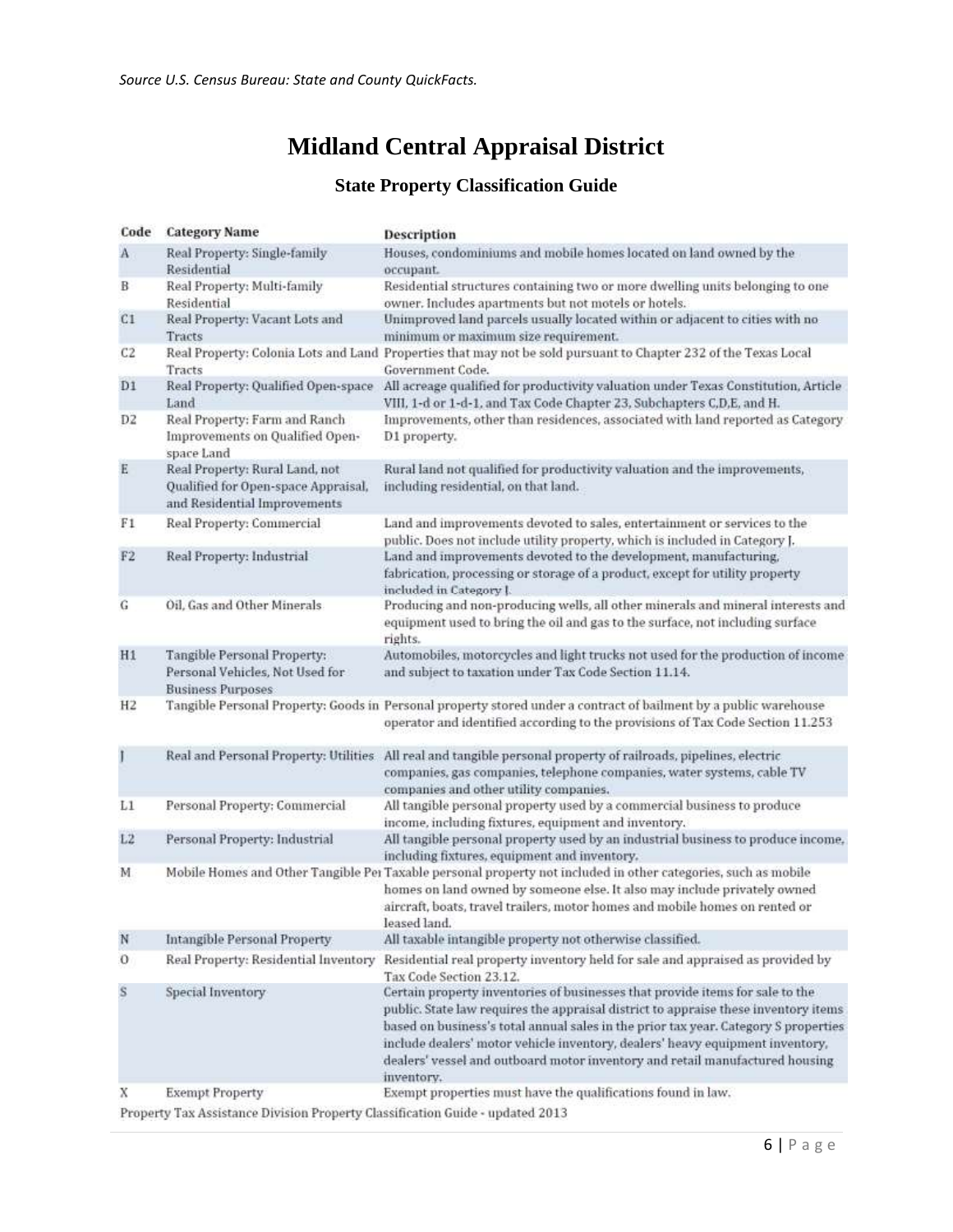### **2015 Market Value by Classification Code**

| <b>Market Value by State Code Classification</b> |                                                     | <b>Number</b> | <b>Total Market Value</b> |
|--------------------------------------------------|-----------------------------------------------------|---------------|---------------------------|
|                                                  |                                                     |               |                           |
| A                                                | Real Property: Single-family Residential            | 42,615        | \$8,567,835,320           |
| В                                                | Real Property: Multi-family Residential             | 780           | \$710,560,640             |
| С                                                | Real Property: Vacant Lots and Tracts               | 9,941         | \$439,313,780             |
| D1                                               | Real Property: Qualified Agricultural Land          | 2,553         | \$584,869,720             |
| D <sub>2</sub>                                   | Real Property: Non-Qualified Land                   | 1,110         | \$196,944,020             |
| E.                                               | Real Property: Farm and Ranch Improvements          | 1,119         | \$242,804,910             |
| F <sub>1</sub>                                   | Real Property: Commercial                           | 4,669         | \$2,846,427,600           |
| F2                                               | Real Property: Industrial                           | 309           | \$490,146,110             |
| G                                                | Oil, Gas and Other Minerals                         | 78,608        | \$4,341,793,090           |
| н                                                | Tangible Personal Property: Nonbusiness<br>Vehicles | 0             | \$0                       |
| J                                                | Real and Personal Property: Utilities               | 2,087         | \$591,224,300             |
| L1                                               | Personal Property: Commercial                       | 7,284         | \$1,325,078,300           |
| L2                                               | Personal Property: Industrial                       | 4,400         | \$4,139,094,040           |
| М                                                | Mobile Homes                                        | 3.933         | \$108,360,670             |
| N                                                | Misc. Personal Property                             | 1             | \$2,898,690               |
| O                                                | Real Property: Residential Inventory                | 320           | \$9,216,470               |
| S                                                | Special Inventory                                   | 74            | \$66,244,020              |
| Other                                            | Mixed / Misc.                                       | 3944          | \$899,460                 |
|                                                  | <b>Midland CAD Total Market Value</b>               | 159,818       | \$24,663,711,140          |